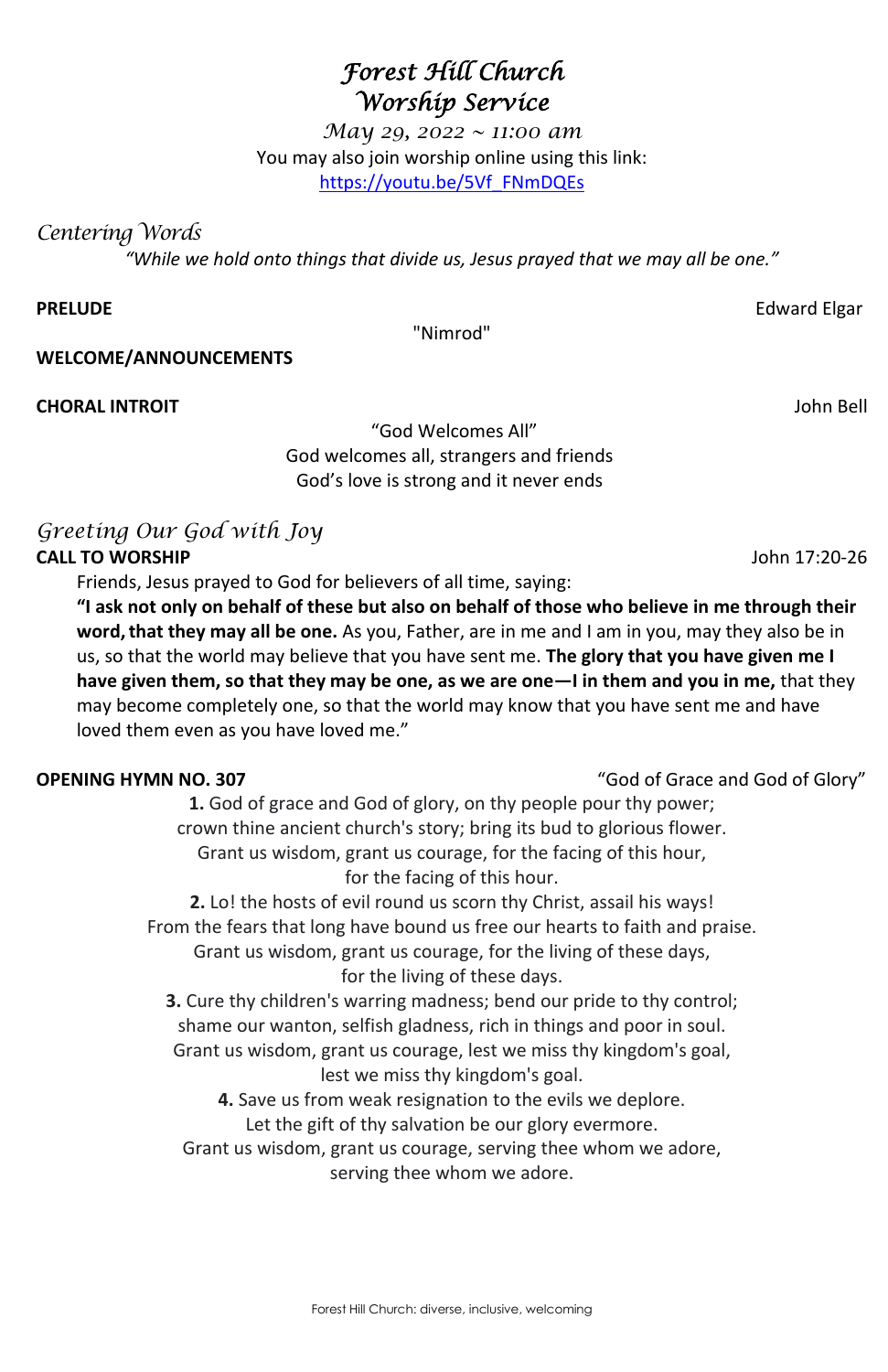2

### **PRAYER OF CONFESSION**

**Hear our individual confessions, O God, as we recall the ways we ignore you every day. Listen to our regrets over the abuse we have heaped on others by our words, actions, or neglect. We join together in asking forgiveness for the ways our church inflicts injury on members of the household of faith while excluding many who differ from us. We live by our own devices rather than taking risks to follow where Christ might lead us. Deliver us, O God, from empty forms to receive the fullness of your grace and power to live as you intend. Hear us now in silence. . .**

### **ASSURANCE OF FORGIVENESS:**

Rejoice, O righteous ones, and give thanks to God's holy name. Through Christ, God's forgiving love is poured out on all who earnestly seek to be changed. We are drawn into a unity that transcends our differences and a faithfulness beyond our ability to achieve. Praise God!

# **GLORIA**Taizé

**ANTHEM** arr. Peter Wilhousky

"Battle Hymn of the Republic" Mine eyes have seen the glory of the coming of the Lord He is trampling out the vintage where the grapes of wrath are stored He have loosed the fateful lightening of His terrible swift sword His truth is marching on Glory, glory Hallelujah. His truth is marching on I have seen him in the watch-fires of a hundred circling camps They have builded Him an altar in the evening dews and damps I can read His righteous sentence by the dim and flaring lamps His truth is marching on Glory, glory Hallelujah. His truth is marching on In the beauty of the lilies Christ was born across the sea With a glory in His bosom that transfigures you and me As He died to make men holy, let us live to make men free His truth is marching on Glory, glory Hallelujah. His truth is marching on

*All sing first time. Second time: low voices, begin; high voices enter two measures later; children and youth enter two measures after that.*

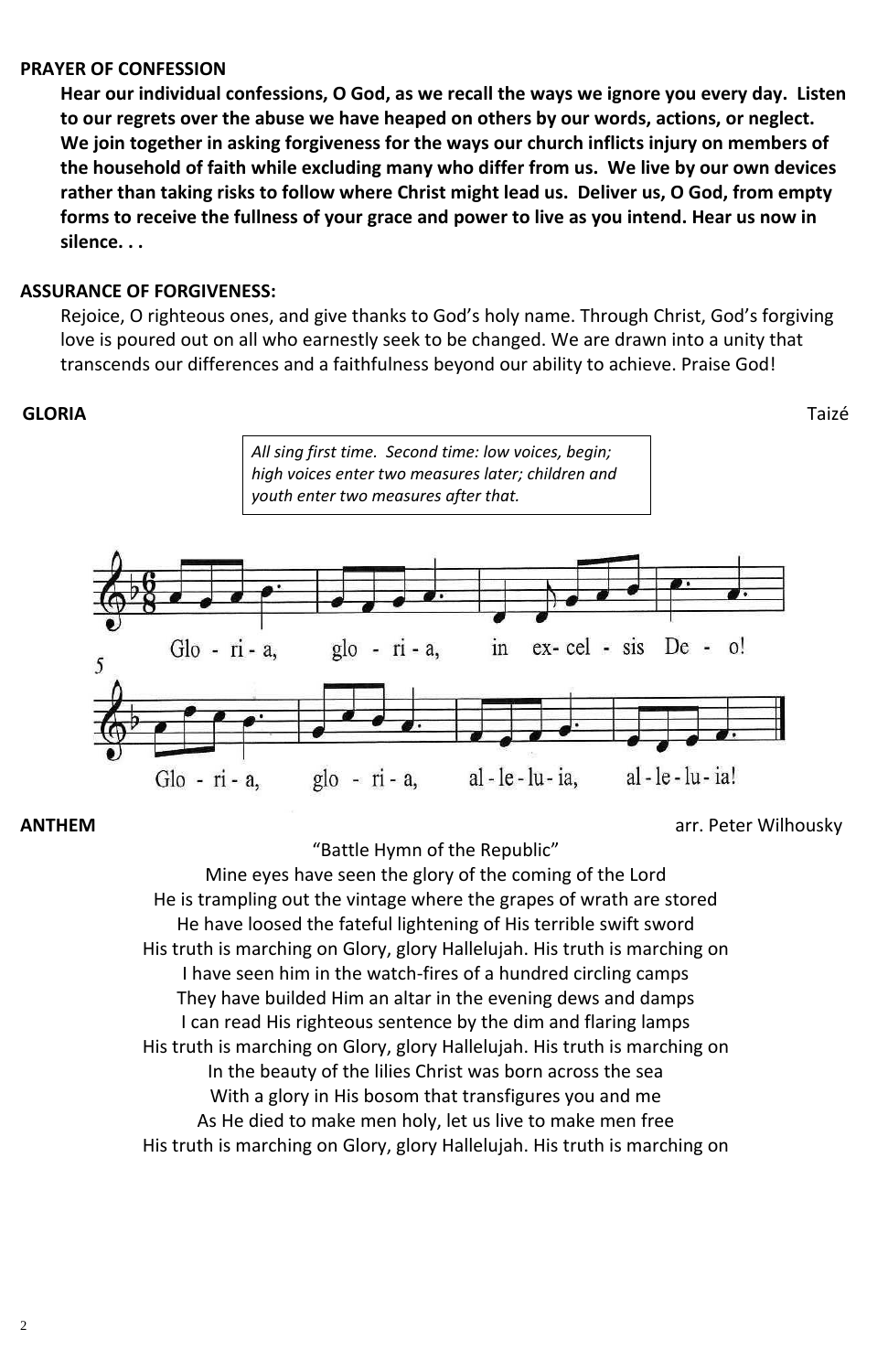# *Opening Our Hearts to God's Word* **THE LIVING WORD (NRSV) ACTS 16:16-34**

One day as we were going to the place of prayer, we met a female slave who had a spirit of divination and brought her owners a great deal of money by fortune-telling. While she followed Paul and us, she would cry out, "These men are slaves of the Most-High God, who proclaim to you the way of salvation." She kept doing this for many days. But Paul, very much annoyed, turned and said to the spirit, "I order you in the name of Jesus Christ to come out of her." And it came out that very hour.

But when her owners saw that their hope of making money was gone, they seized Paul and Silas and dragged them into the marketplace before the authorities. When they had brought them before the magistrates, they said, "These men, these Jews, are disturbing our city and are advocating customs that are not lawful for us, being Romans, to adopt or observe." The crowd joined in attacking them, and the magistrates had them stripped of their clothing and ordered them to be beaten with rods. After they had given them a severe flogging, they threw them into prison and ordered the jailer to keep them securely. Following these instructions, he put them in the innermost cell and fastened their feet in the stocks.

> took the time to pray for me. I'm so glad she prayed, I'm so glad she prayed, I'm so glad she prayed for me.

**3.** Jesus prayed for me, had me on his mind, took the time to pray for me. I'm so glad he prayed, I'm so glad he prayed, I'm so glad he prayed for me.

**SERMON** *Rev. Dr. Veronica R. Goines* 

About midnight Paul and Silas were praying and singing hymns to God, and the prisoners were listening to them. Suddenly there was an earthquake so violent that the foundations of the prison were shaken, and immediately all the doors were opened and everyone's chains were unfastened. When the jailer woke up and saw the prison doors wide open, he drew his sword and was about to kill himself, since he supposed that the prisoners had escaped. But Paul shouted in a loud voice, "Do not harm yourself, for we are all here." The jailer called for lights, and rushing in, he fell down trembling before Paul and Silas. Then he brought them outside and said, "Sirs, what must I do to be saved?" They answered, "Believe in the Lord Jesus, and you will be saved, you and your household." They spoke the word of the Lord to him and to all who were in his house. At the same hour of the night, he took them and washed their wounds; then he and his entire family were baptized without delay. He brought them up into the house and set food before them, and he and his entire household rejoiced that he had become a believer in God.

# *After the reading*s

Hear what the Holy Spirit is telling God's people. **Thanks be to God.**

**HYMN NO. 505 (AAHH)** "Somebody Prayed for Me"

**1.** Somebody prayed for me, had me on their mind, took the time to pray for me. I'm so glad they prayed, I'm so glad they prayed, I'm so glad they prayed for me. **2.** My mother prayed for me, had me on her mind,

"The Power of Prayer"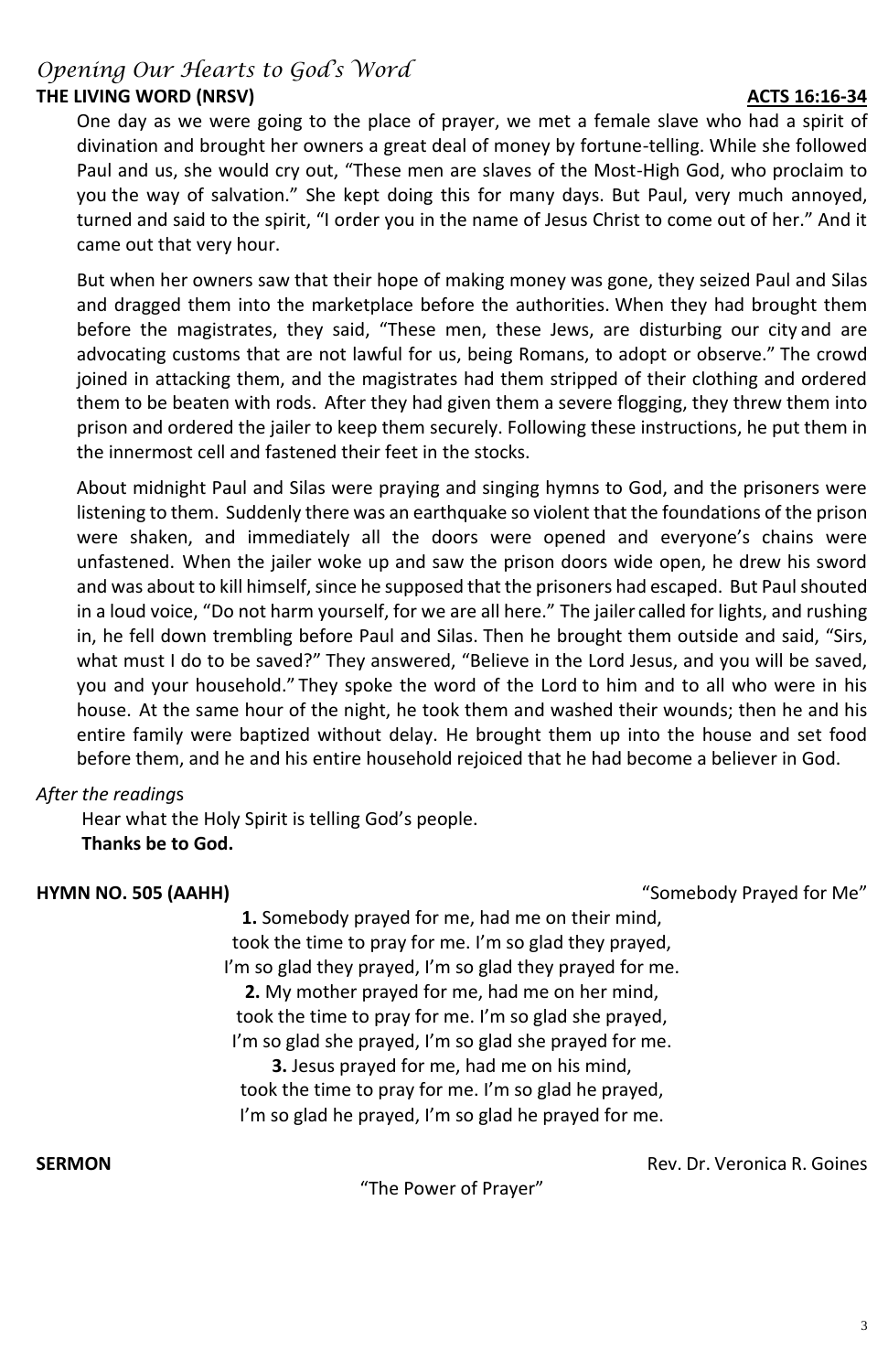4

# **THE PRAYERS OF THE PEOPLE AND THE LORD'S PRAYER**

**Our Father, who art in heaven, hallowed be thy name, thy kingdom come, thy will be done, on earth as it is in heaven. Give us this day our daily bread; and forgive us our debts as we forgive our debtors; and lead us not into temptation but deliver us from evil. For thine is the kingdom, and the power, and the glory, forever. Amen.**

### **FRIENDSHIP REGISTER**

To participate in our online Friendship Register, please leave a comment in the Live Chat box listing the names of those participating in this morning's Live Worship or email the office.

### **OFFERING**

[Giving and Offering is available by texting: 216-400-5300](https://www.fhcpresb.org/social-justice-outreach/stewardship-2015/giving/#paypal) Or you may give online:<https://fhc.breezechms.com/give/online/> You may also mail a check to the church office.

**OFFERTORY** Henry Lebedinsky

"If Thoughts and Prayers c. 2018." Chancel Choir

# **PRAYER OF DEDICATION**

**CLOSING HYMN NO. 306** "Blest Be the Tie that Binds"

**1.** Blest be the tie that binds our hearts in Christian love. The fellowship of kindred minds is like to that above.

**2.** Before our Father's throne we pour our ardent prayers.

Our fears, our hopes, our aims are one, our comforts and our cares.

**3.** We share our mutual woes; our mutual burdens bear.

And often for each other flows the sympathizing tear.

**4.** When we are called to part, it gives us inward pain;

but we shall still be joined in heart, and hope to meet again.

**5.** From sorrow, toil, and pain, and sin we shall be free;

and perfect love and friendship reign through all eternity.

*Going Forth to Live as God's People* **BENEDICTION & THE PEACE**

**POSTLUDE** Torrell Moss

"Unprecedented Times" Torrell Moss, percussionist